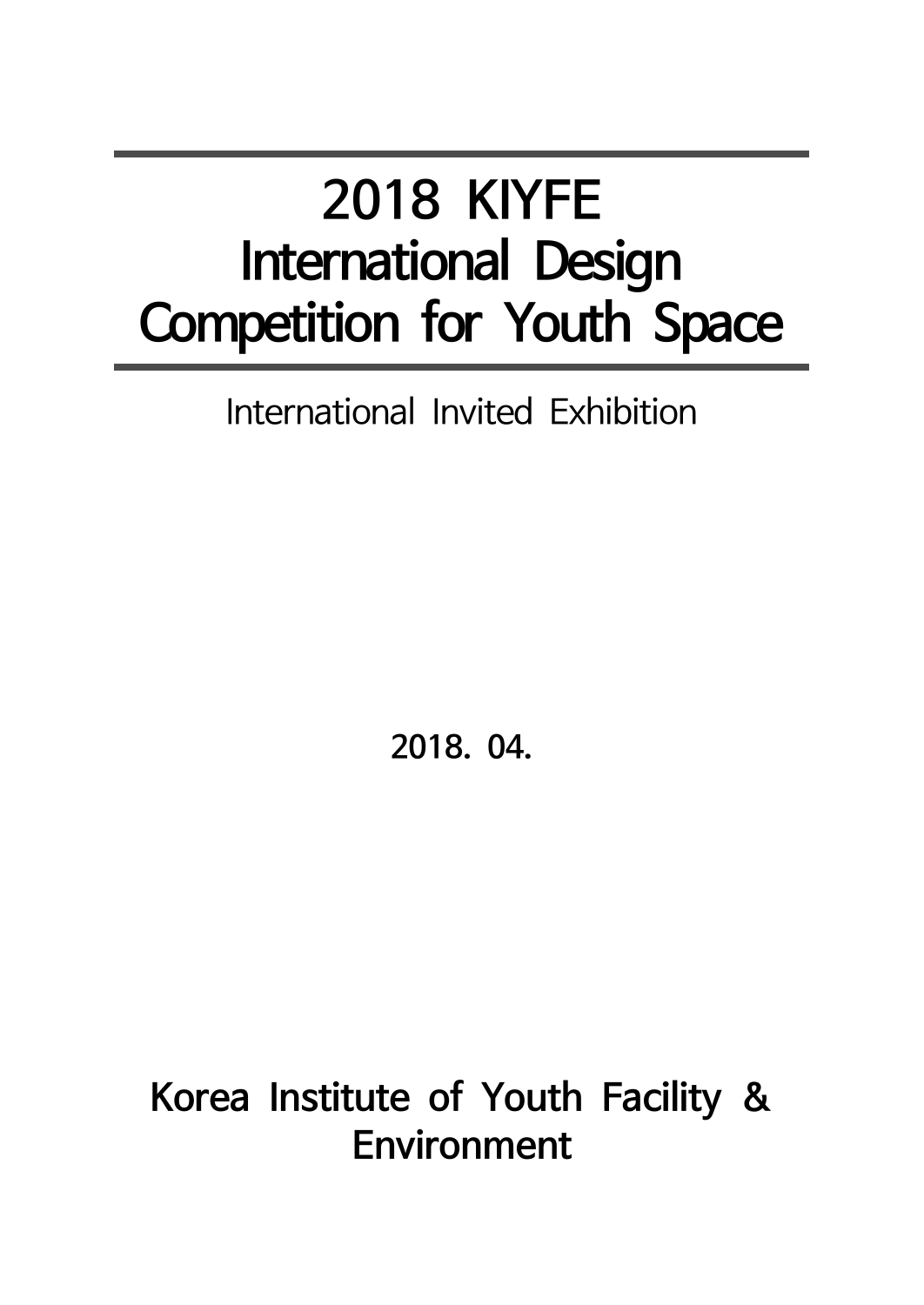

### **Ⅱ. KIYFE International Invitied Exhibition**

#### **1. Purpose**

To exhibit the dynamic and experimental construction works of established arch itects for future architects and general public to understand the genuine social roles of architecture

#### **2. Scope of invitation**

Works expressing the architectural philosophy of their creators

#### **3. Qualification requirements**

- A. regular member of the KIYFE
- B. non-member can participate on the assumption of membership joining

#### **4. Document submission**

- A. Representation of architects' construction philosophy such as idea sketch, et c. is recommended rather than simple listing of photos or plans.
- B. Expression method: free
- C. Required upload data (for exhibition and work collection)

- soft copy of panel: arrangement of 594mm x 841mm, A1 size (Vertical) / CM YK Mode / 200dpi jpg file

- photo of architect in JPEG for work book (Graycsale Mode/ 200dpi/ 3x4 Ce ntimeters)

- soft copy of letter of application and biography for work book (download fro m the Webhard)

D. Any architect who wants model exhibition should individually install it by 20 18. Nov. 14(Wed) 16:00 in the exhibition hall.

E. Panel in different sizes other than the 594mm x 841mm, A1 should be indivi dually installed by 2018. Nov. 14(Wed) 16:00 in the exhibition hall.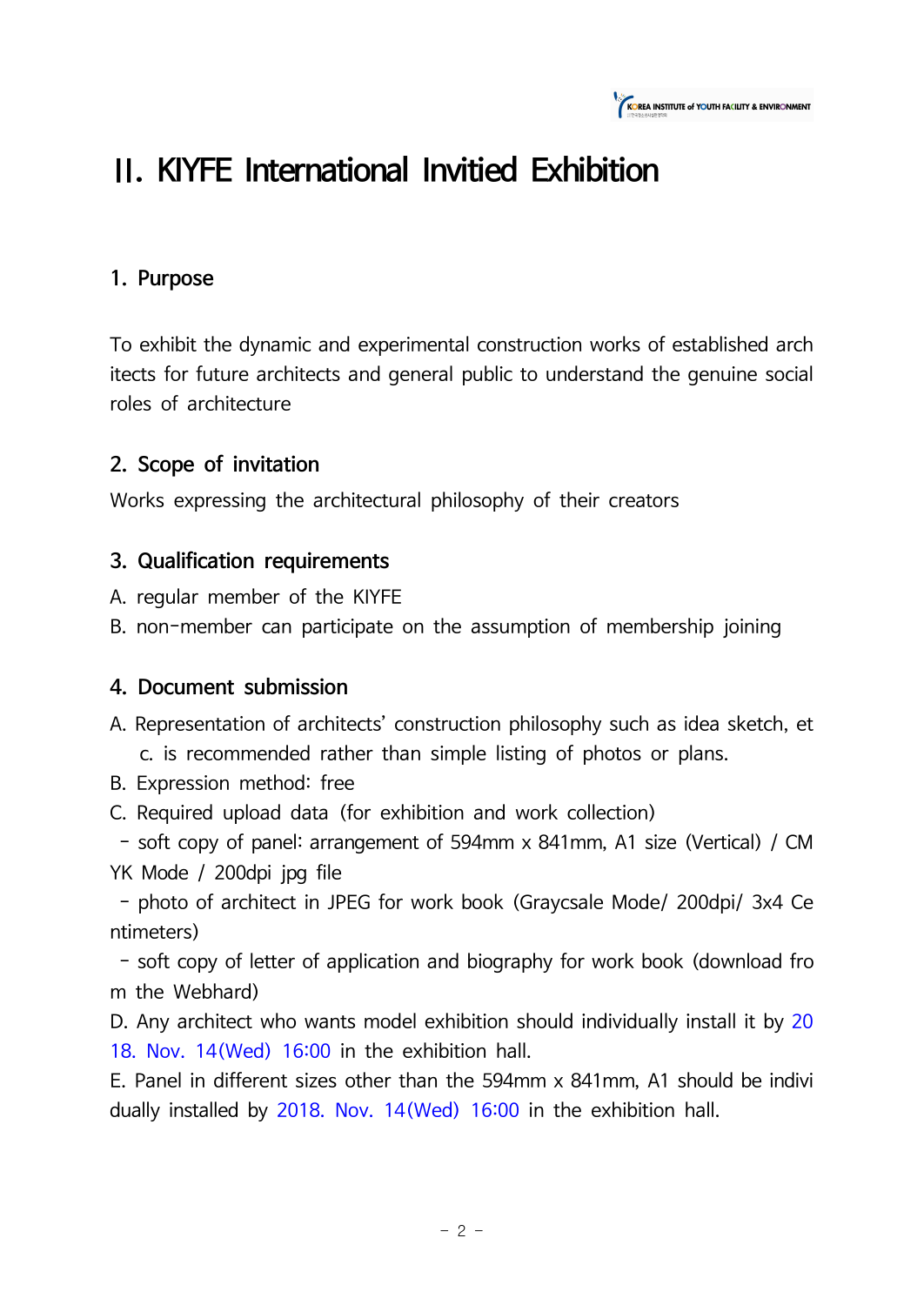#### **5. Registration**

 $\circ$  Application: 2018. Nov. 09(Fri) upload to the Webhard

○ Due date: upload to the Webhard by 2018. Nov. 11(Sun) 17:00

 $\circ$  How to: Access the KIYFE Webhard (ID:kyouth PW:1223) -) upload folder  $\rightarrow$  2018 International Exhibition  $\rightarrow$  create a folder with the name of architect (Ex: GilDong Hong)  $-\rangle$ 

 1. Upload the work data (594mm(W) x 841mm(H) (A1/CMYK Mode/200dp i)).

 2. photo of architect in JPEG for work book(Graycsale Mode/ 200dpi/ 3x4 Ce ntimeters)

 3. soft copy of letter of application and biography for work book (download fr om the Webhard)

○ Exhibition participation fee deadline: 2018. Nov. 09(Fri) 17:00

 - Indicate the name and 'International Exhibition' in the title to show the rec eiver (Ex: GilDongHongInternationlExhibtion)

 - Please note that, if the participating fee is not paid, the work is not publis hed in work book and excluded from the exhibition.

- Participation fee: KRW 1 million for business / KRW 200,000 for individual

 (WooriBank 1006-084-012904 Korea Institute of Youth Facility & Environment)

#### **6. Exhibition**

 $\circ$  Period: 2018. Nov. 16(Fri) 10:00 ~ 11.20(Tue) 17:00

○ Place: (to be confirmed)

 $\circ$  Award: Among the exhibited works, the youth facilities and others used by the youth that have been completed or will be completed within the past or following 3 years are evaluated to select and award the Architecture Prize of The Year along with Certificate of Award (for the architect) and plate (for the work).

#### **7. Other information**

- The exhibited works are recognized as research achievement of educational ins titution based on the criteria for journal registration of the National Research F oundation of Korea.